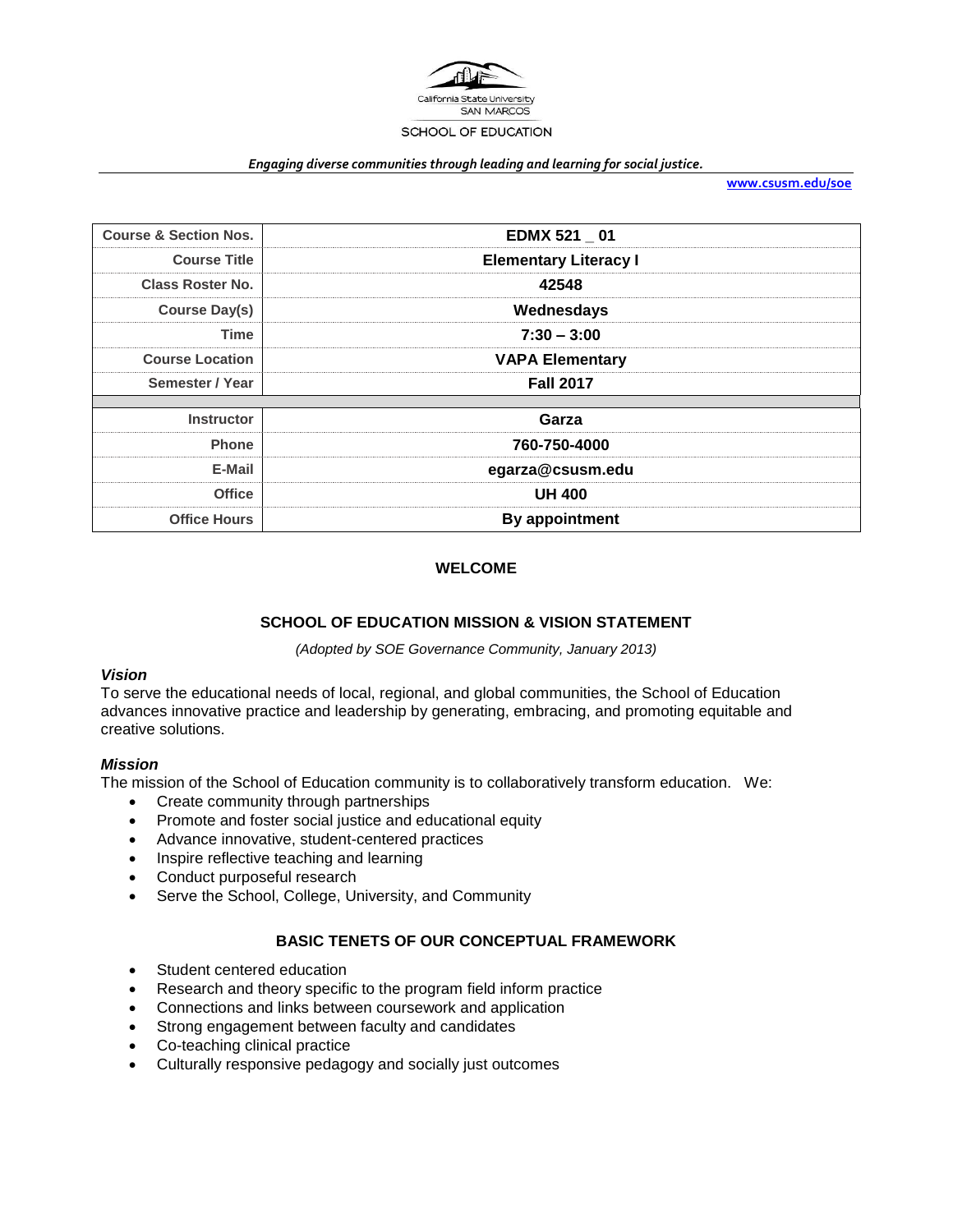# **TABLE OF CONTENTS**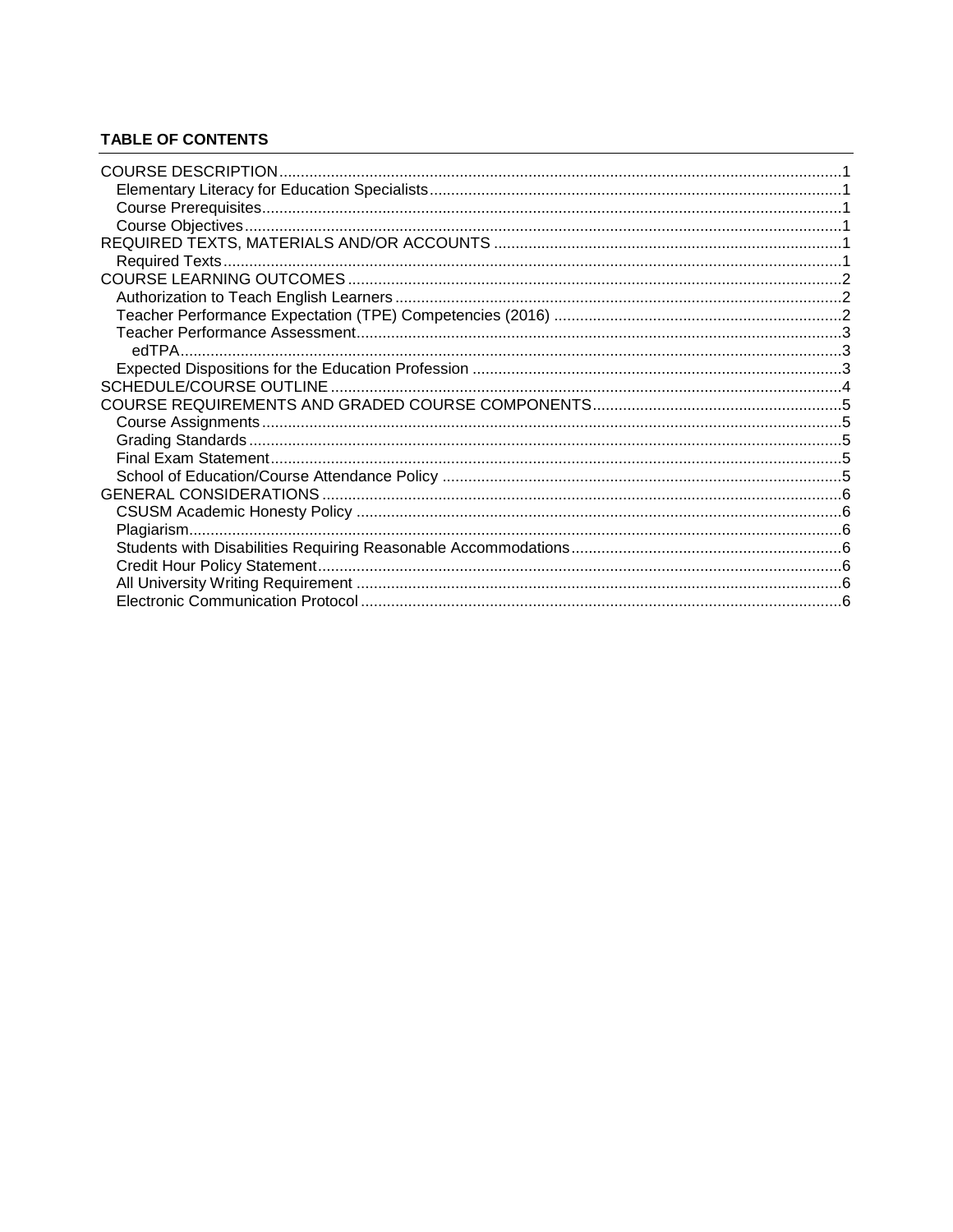### **COURSE DESCRIPTION**

### <span id="page-2-1"></span><span id="page-2-0"></span>**Elementary Literacy for Education Specialists**

The primary aim of this course is for students to develop an advanced understanding of theory, methodology, and assessment of English language Arts and second language learning in integrated and inclusive elementary classrooms.

### <span id="page-2-2"></span>**Course Prerequisites**

Admission to a School of Education Credential Program.

#### <span id="page-2-3"></span>**Course Objectives**

Teacher Candidates will develop as literacy educator professionals, teaching the English language arts. They will develop the ability to use their knowledge of students, the ELA Common Core State Standards and the ELA/ELD Framework to design and implement effective assessment and instruction that integrates ELA and ELD development across the curriculum. They will become effective literacy educators teaching diverse students the English language arts in multiple subject classrooms.

### **REQUIRED TEXTS, MATERIALS AND/OR ACCOUNTS**

#### <span id="page-2-5"></span><span id="page-2-4"></span>**Required Texts**

- Zarrillo, J. (2016). Ready for RICA: A Test Preparation Guide for California's Reading Instruction Competence Assessment (4th Edition) (ISBN-13: 978-0134146355)
- Johns, J. L. (2016). Basic Reading Inventory.
- RICA content specifications (2009) \_ available on cougar course http://www.ctcexams.nesinc.com/about\_RICA.asp
- CA ELA/ELD Framework (2015). available on cougar course http://www.cde.ca.gov/ci/rl/cf/elaeldfrmwrksbeadopted.asp
- CA common core state standards: English language arts & literacy (2013). \_ available on cougar course http://www.cde.ca.gov/be/st/ss/documents/finalelaccssstandards.pdf
- CA English language development standards (2012). available on cougar course http://www.cde.ca.gov/sp/el/er/documents/eldstndspublication14.pdf
- Additional required readings in the form of scholarly resources, articles and websites will be made available throughout the course online via the cougar course website.

#### **Cougar Course**

Teacher Candidates will be required to utilize the cougar course website associated with the Elementary Literacy course section, available at https://cc.csusm.edu.

### **Task Stream Account**

Teacher Candidates should makes sure to have a current Task Stream account while participating in the Multiple Subject program.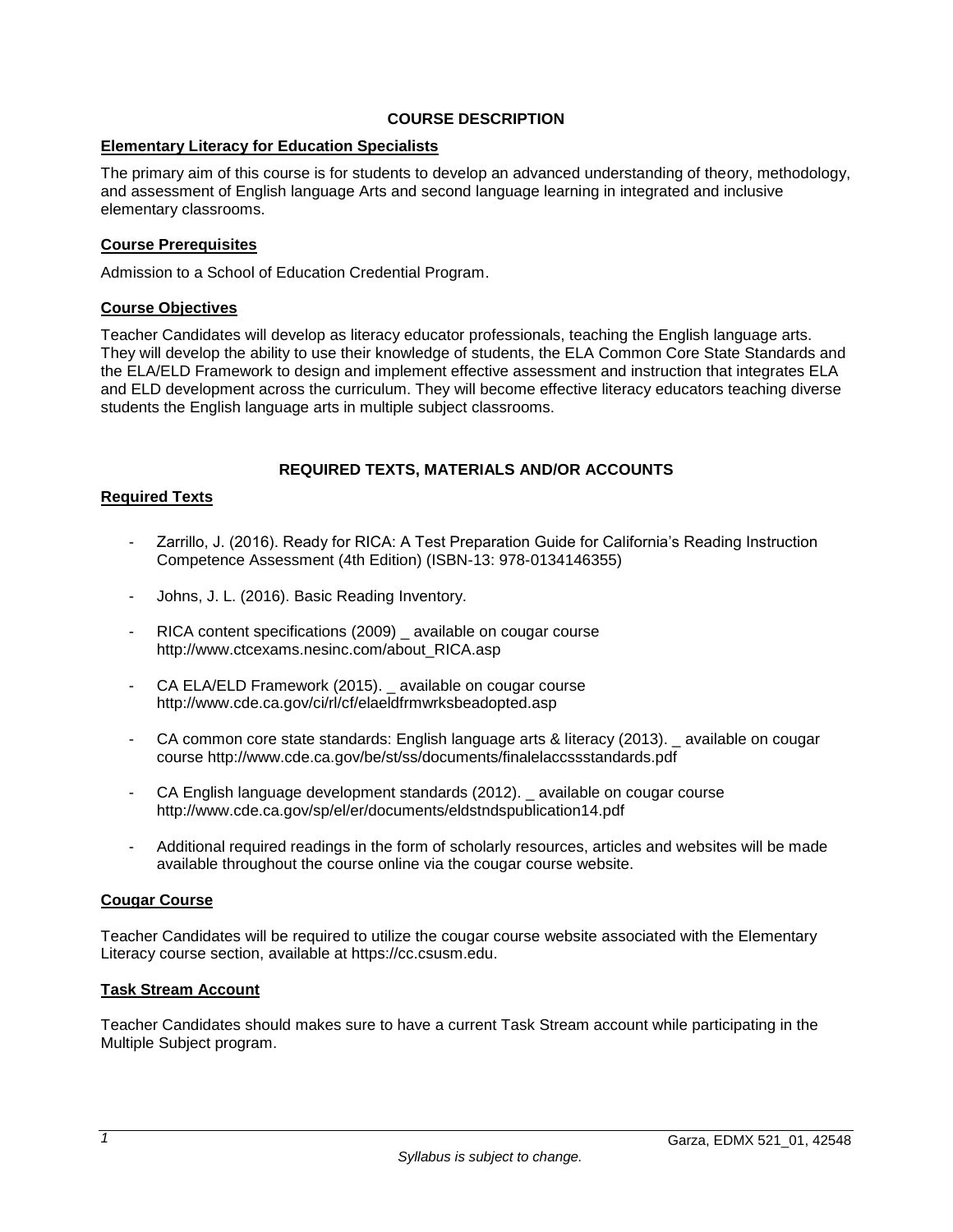### **COURSE LEARNING OUTCOMES**

<span id="page-3-0"></span>Upon successful completion of this course, teacher candidates will be able to:

- Demonstrate a respect for each student, his/her abilities and background and the student's right to instruction that meets his/her individual needs.
- Understand reading and writing processes, their relationship to thought, language and learning,
- Deliver a comprehensive program aligned with California's ELA/ELD standards and ELA/ELD Framework.
- Understand how a first and second language is acquired
- Demonstrate the ability to use multiple measures of assessments to determine students' progress towards state adopted content standards.
- Demonstrate knowledge of components of effective literacy instruction including Universal Access and Understanding By Design. Analyze and interpret children's literacy behaviors to plan differentiated instruction and interventions.
- Select appropriate materials and instructional strategies to meet the individual needs of students.
- Appreciate the need to and value of integrating literacy across all curricular areas,
- Support students' development and use of academic language in English in all areas of literacy.
- Use the ELA/ELD Framework and practice the 5 themes: making meaning, language development, effective expression, content knowledge, foundational skills.
- Teach reading comprehension strategies and skills for both narrative and informational texts including how to cite evidence when interpreting a text or making a claim.
- Teach writing composition strategies and skills for opinion/persuasive, expository and narrative texts that adapt to audience, task, purpose & discipline.
- Teach foundational skills
- Model and assist students to use and evaluate media and technology as tools in the context of language arts, effectively integrating educational technology and being intentional in selecting media & tech tools.

### <span id="page-3-1"></span>**Authorization to Teach English Learners**

This credential program has been specifically designed to prepare teachers for the diversity of languages often encountered in California public school classrooms. The authorization to teach English learners is met through the infusion of content and experiences within the credential program, as well as additional coursework. Candidates successfully completing this program receive a credential with authorization to teach English learners. *(Approved by CCTC in SB 2042 Program Standards, August 02)*

### <span id="page-3-2"></span>**Teacher Performance Expectation (TPE) Competencies (2016)**

The course objectives, assignments, and assessments have been aligned with the CTC standards for (Single Subject, Multiple Subject, Special Education, etc.) Credential. This course is designed to help teachers seeking a California teaching credential to develop the skills, knowledge, and attitudes necessary to assist schools and district in implementing effective programs for all students. The successful candidate will be able to merge theory and practice in order to realize a comprehensive and extensive educational program for all students. You will be required to formally address the following TPEs in this course: TPE Subject Specific Pedagogical Skills for Multiple Subject Teaching Assignments # 1

- Teaching English Language Arts in a Multiple Subject Assignment
- TPE 1\_ Engaging and supporting all students in learning (1.1, 1.3, 1.4, 1.5, 1.6)
- TPE 2\_ Creating and Maintaining effective environments for student learning (2.5)
- TPE 3\_ Understanding and organizing subject matter for student learning (3.1, 3.2, 3.4, 3.5)
- TPE 4 Planning instruction and designing learning experiences for all students (4.1, 4.2, 4.3, 4.4, 4.7, 4.8)
- TPE 5\_ Assessing student learning (5.1, 5.2, 5.4, 5.5., 5.7, 5.8)
- TPE 6\_ Developing as a professional educator (6.1, 6.2, 6.3)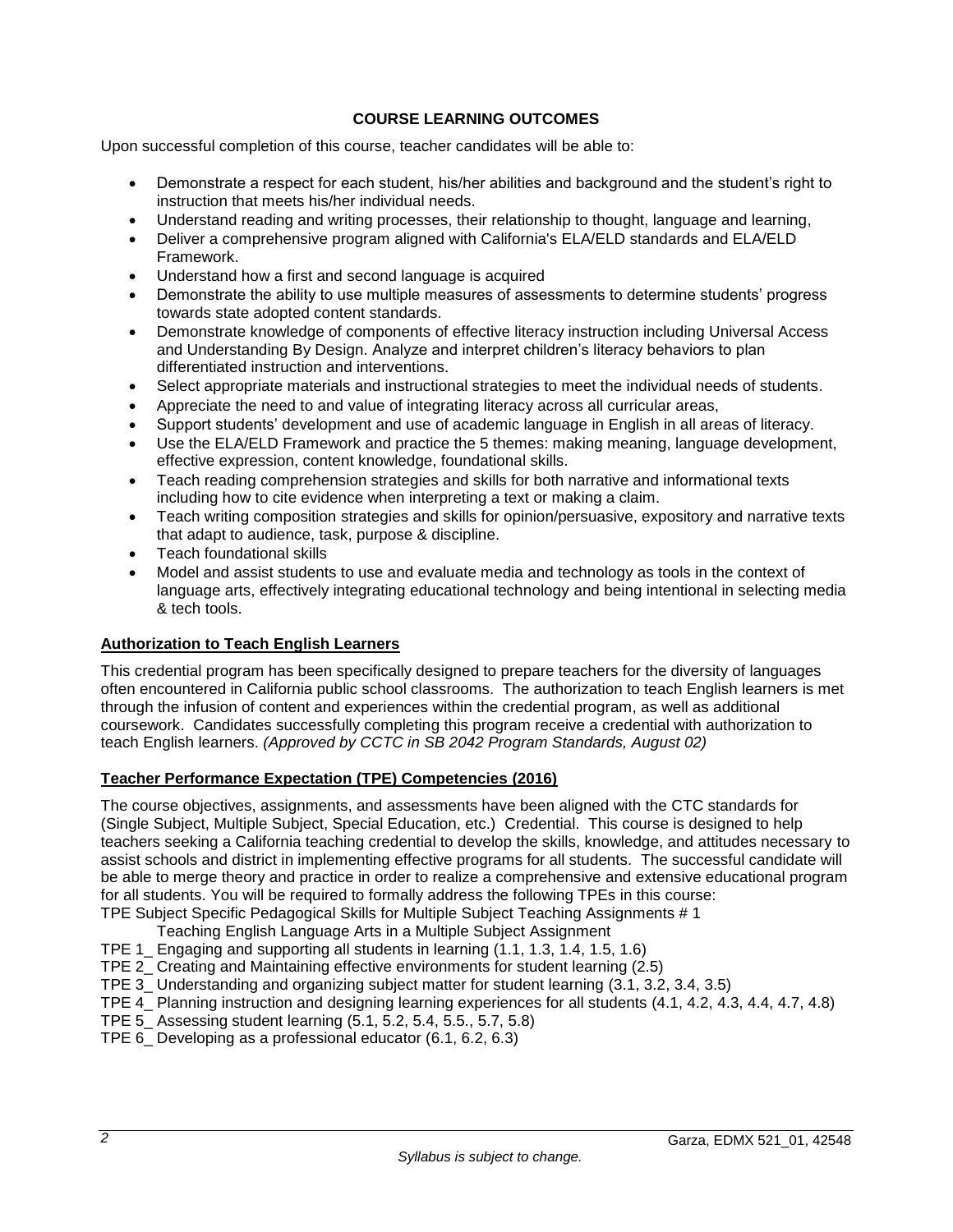### <span id="page-4-0"></span>**Teacher Performance Assessment**

Beginning July 1, 2008 all California credential candidates must successfully complete a state-approved Teacher Performance Assessment (TPA), as part of the credential program of preparation. During the 2017- 18 academic year the CSUSM credential programs will use either the CalTPA (California Teacher Performance Assessment) or the edTPA (Educative Teacher Performance Assessment).

### <span id="page-4-1"></span>**edTPA**

Beginning in fall 2015, for newly entering initial candidates, the CSUSM assessment system is the edTPA. To assist with your successful completion of the edTPA, a capstone class is part of your curriculum. In this class edTPA related questions and logistical concerns are addressed. Additional support materials are available on the edTPA website: [http://www.edtpa.com/PageView.aspx?f=GEN\\_Candidates.html](http://www.edtpa.com/PageView.aspx?f=GEN_Candidates.html)

Additionally, to support your success in your credential program and with TPA, SOE classes use common pedagogical language, lesson plans (lesson designs), and unit plans (unit designs).

### <span id="page-4-2"></span>**Expected Dispositions for the Education Profession**

Education is a profession that has, at its core, certain dispositional attributes that must be acquired and developed. Teaching and working with learners of all ages requires not only specific content knowledge and pedagogical skills, but positive attitudes about multiple dimensions of the profession. The School of Education has identified six dispositions that must be evident in teacher candidates: social justice and equity, collaboration, critical thinking, professional ethics, reflective teaching and learning, and life-long learning. These dispositions have observable actions that will be assessed throughout the preparation program. For each dispositional element, there are three levels of performance - *unacceptable*, *initial target*, and *advanced target*. The description and rubric for the three levels of performance offer measurable behaviors and examples.

The assessment is designed to provide candidates with ongoing feedback for their growth in professional dispositions and includes a self-assessment by the candidate. The dispositions and rubric are presented, explained and assessed in one or more designated courses in each program as well as in clinical practice. Based upon assessment feedback candidates will compose a reflection that becomes part of the candidate's Teaching Performance Expectation portfolio. Candidates are expected to meet the level of *initial target* during the program.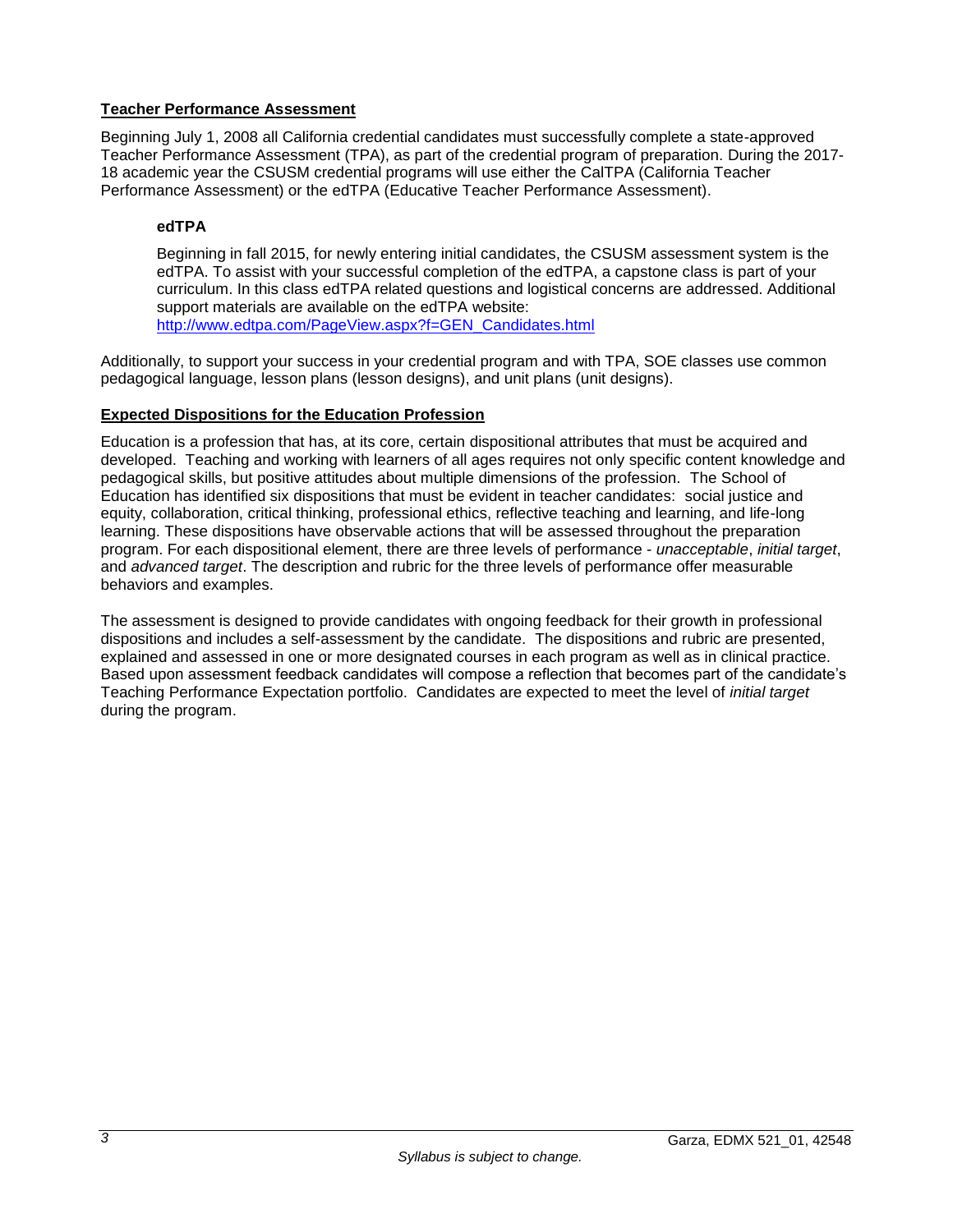# **SCHEDULE/COURSE OUTLINE**

<span id="page-5-0"></span>

| Date      | <b>TOPICS &amp; ASSIGNMENTS</b>                                                  |
|-----------|----------------------------------------------------------------------------------|
| Session 1 | Assessment, Standards & Framework, Emergent literacy                             |
|           | readings                                                                         |
|           | Due: Module activities, Blog                                                     |
| Session 2 | L2 Language & Literacy, Intro to Comprehension, Phonemic Awareness               |
|           | readings                                                                         |
|           | Due: Module activities, Blog, Rica example                                       |
| Session 3 | Word Recognition, Foundational Skills                                            |
|           | readings                                                                         |
|           | Due: Literacy assessment report, Module activities, Blog, Rica example           |
| Session 4 | Lesson Design, Comprehension Strategies                                          |
|           | readings                                                                         |
|           | Due: Literacy instruction strategy report, Module activities, Blog, Rica example |
| Session 5 | Fluency, digital texts                                                           |
|           | readings                                                                         |
|           | Module activities, Blog, Rica example                                            |
| Session 6 | Spelling, orthographic patterns, intro to writing instruction                    |
|           | readings                                                                         |
|           | Module activities, Blog, Rica example                                            |
| Session 7 | Vocabulary development, writing                                                  |
|           | readings                                                                         |
|           | Due: Literacy lesson plan, Module activities,                                    |
| Session 8 | Literacy instruction processes and clinical practice                             |
|           | Due: Module activities, Rica review                                              |
|           |                                                                                  |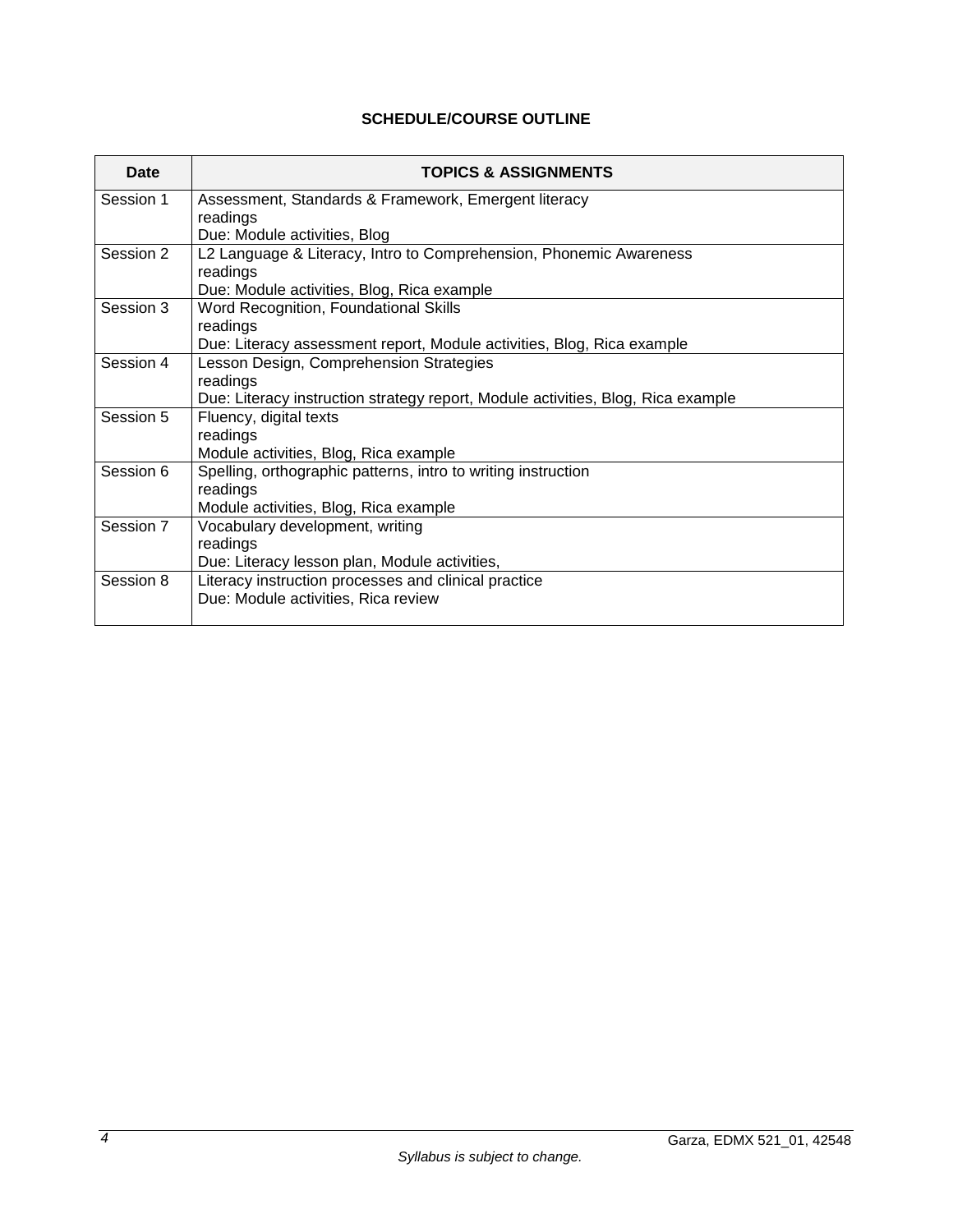## **COURSE REQUIREMENTS AND GRADED COURSE COMPONENTS**

#### <span id="page-6-1"></span><span id="page-6-0"></span>**Course Assignments**

#### **Literacy assessments exploration**

You are invited to explore the power of authentic literacy assessments to inform your instructional planning and so you can effectively respond to students. Through this assignment, you'll become familiar with the different purposes of literacy assessments and involved in the process of gathering and analyzing assessment data.

#### **Literacy lesson plan \_ reading comprehension**

This is your opportunity to apply what you are learning about quality literacy instruction by designing a lesson plan. This lesson must explicitly teach a reading comprehension strategy. You will use criteria for quality lesson design as your guide to prepare a lesson that fully supports the learner's progress from dependence toward independence.

#### **Module activities**

Each module, you engage in a variety of readings and activities related to language arts instruction on cougar course. These are due by the end of the module. Module activities include both identifying examples of instruction related to RICA areas and posting to your BLOG – your online reading journal on cougar course. Each blog entry must respond to the specific prompt related to the readings for that module.

#### **Literacy instruction strategy report**

In this course, you collaborate with partners to model instructional strategies for teaching literacy and language. As you become familiar with a specific strategy, you plan for a demonstration of the strategy. After your demonstration, your job is to write a report about the instructional strategies you demonstrated and observed.

### <span id="page-6-2"></span>**Grading Standards**

| <b>Assignment</b>                    | Weight %(points) |
|--------------------------------------|------------------|
| Literacy Module Activities           | 40               |
| Literacy Instruction Strategy Report | 20               |
| Literacy Lesson Plan                 | 20               |
| <b>Literacy Assessment</b>           | 20               |

In order to earn a teaching credential from the state of California, you must maintain a B average (3.0 GPA) and cannot receive below a C+ in any course in your teacher education program. Grading Scale:  $93\% = A\,90\% = A - 87\% = B + 83\% = B\,80\% = B - 78\% = C +$ 

### <span id="page-6-3"></span>**Final Exam Statement**

There will be no final exam.

### <span id="page-6-4"></span>**School of Education/Course Attendance Policy**

Due to the dynamic and interactive nature of courses in the School of Education, all candidates (course participants) are expected to attend all classes and participate actively. At a minimum, candidates (course participants) must attend more than 80% of class time, or s/he may not receive a passing grade for the course at the discretion of the instructor. Individual instructors may adopt more stringent attendance requirements. Should the candidate (course participants) have extenuating circumstances, s/he should contact the instructor as soon as possible. *(Adopted by the COE Governance Community, December, 1997).*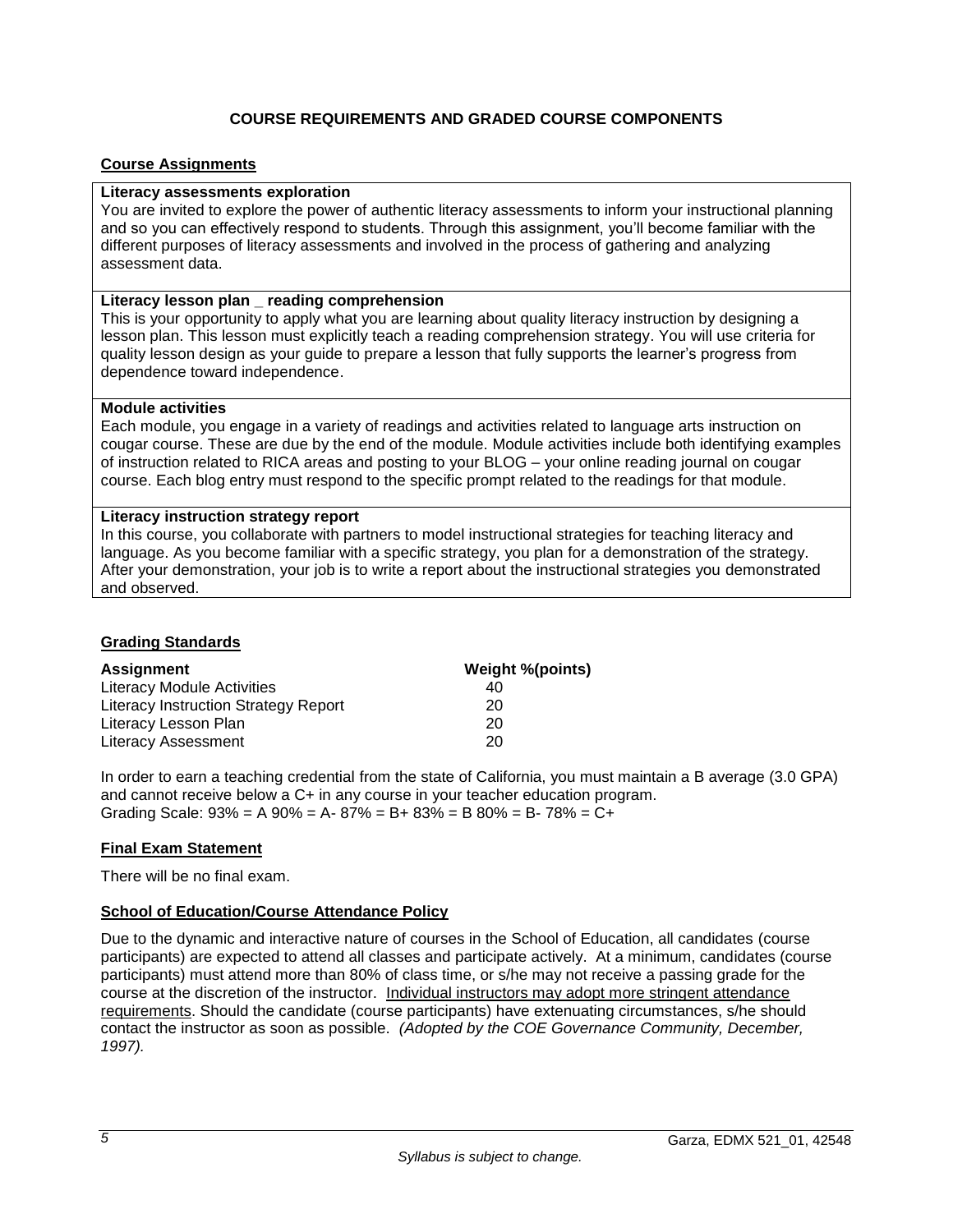### **GENERAL CONSIDERATIONS**

## <span id="page-7-1"></span><span id="page-7-0"></span>**CSUSM Academic Honesty Policy**

Students will be expected to adhere to standards of academic honesty and integrity, as outlined in the Student Academic Honesty Policy. All assignments must be original work, clear and error-free. All ideas/material that are borrowed from other sources must have appropriate references to the original sources. Any quoted material should give credit to the source and be punctuated accordingly.

Academic Honesty and Integrity: Students are responsible for honest completion and representation of their work. Your course catalog details the ethical standards and penalties for infractions. There will be zero tolerance for infractions. If you believe there has been an infraction by someone in the class, please bring it to the instructor's attention. The instructor reserves the right to discipline any student for academic dishonesty, in accordance with the general rules and regulations of the university. Disciplinary action may include the lowering of grades and/or the assignment of a failing grade for an exam, assignment, or the class as a whole.

Incidents of Academic Dishonesty will be reported to the Dean of Students. Sanctions at the University level may include suspension or expulsion from the University.

Refer to the full Academic Honesty Policy at: [http://www.csusm.edu/policies/active/documents/Academic\\_Honesty\\_Policy.html](http://www.csusm.edu/policies/active/documents/Academic_Honesty_Policy.html)

### <span id="page-7-2"></span>**Plagiarism**

As an educator, it is expected that each candidate (course participant) will do his/her own work, and contribute equally to group projects and processes. Plagiarism or cheating is unacceptable under any circumstances. If you are in doubt about whether your work is paraphrased or plagiarized see the Plagiarism Prevention for Students website [http://library.csusm.edu/plagiarism/index.html.](http://library.csusm.edu/plagiarism/index.html) If there are questions about academic honesty, please consult the University catalog.

### <span id="page-7-3"></span>**Students with Disabilities Requiring Reasonable Accommodations**

Students with disabilities who require reasonable accommodations must be approved for services by providing appropriate and recent documentation to the Office of Disabled Student Services (DSS). This office is located in Craven Hall 4300, and can be contacted by phone at (760) 750-4905, or TTY (760) 750- 4909. Students authorized by DSS to receive reasonable accommodations should meet with their instructor during office hours or, in order to ensure confidentiality, in a more private setting.

### <span id="page-7-4"></span>**Credit Hour Policy Statement**

In this course with face-to-face instruction, students are expected to spend a minimum of two hours outside of the classroom each week for each unit of credit engaged in learning. Each unit of credit corresponds to at least an 'hour' of class-time and two hours of student learning outside of class.

### <span id="page-7-5"></span>**All University Writing Requirement**

The All-University Writing Requirement of 2500 words for courses of 3 or more units is satisfied in the course through written assignments such as lesson plans, reflections and analyses.

### <span id="page-7-6"></span>**Electronic Communication Protocol**

Electronic correspondence is a part of your professional interactions. If you need to contact the instructor, email is often the easiest way to do so. It is my intention to respond to all received e-mails in a timely manner. Please be reminded that e-mail and on-line discussions are a very specific form of communication, with their own nuances and etiquette. For instance, electronic messages sent in all upper case (or lower case) letters, major typos, or slang, often communicate more than the sender originally intended. With that said, please be mindful of all e-mail and on-line discussion messages you send to your colleagues, to faculty members in the School of Education, or to persons within the greater educational community. All electronic messages should be crafted with professionalism and care.